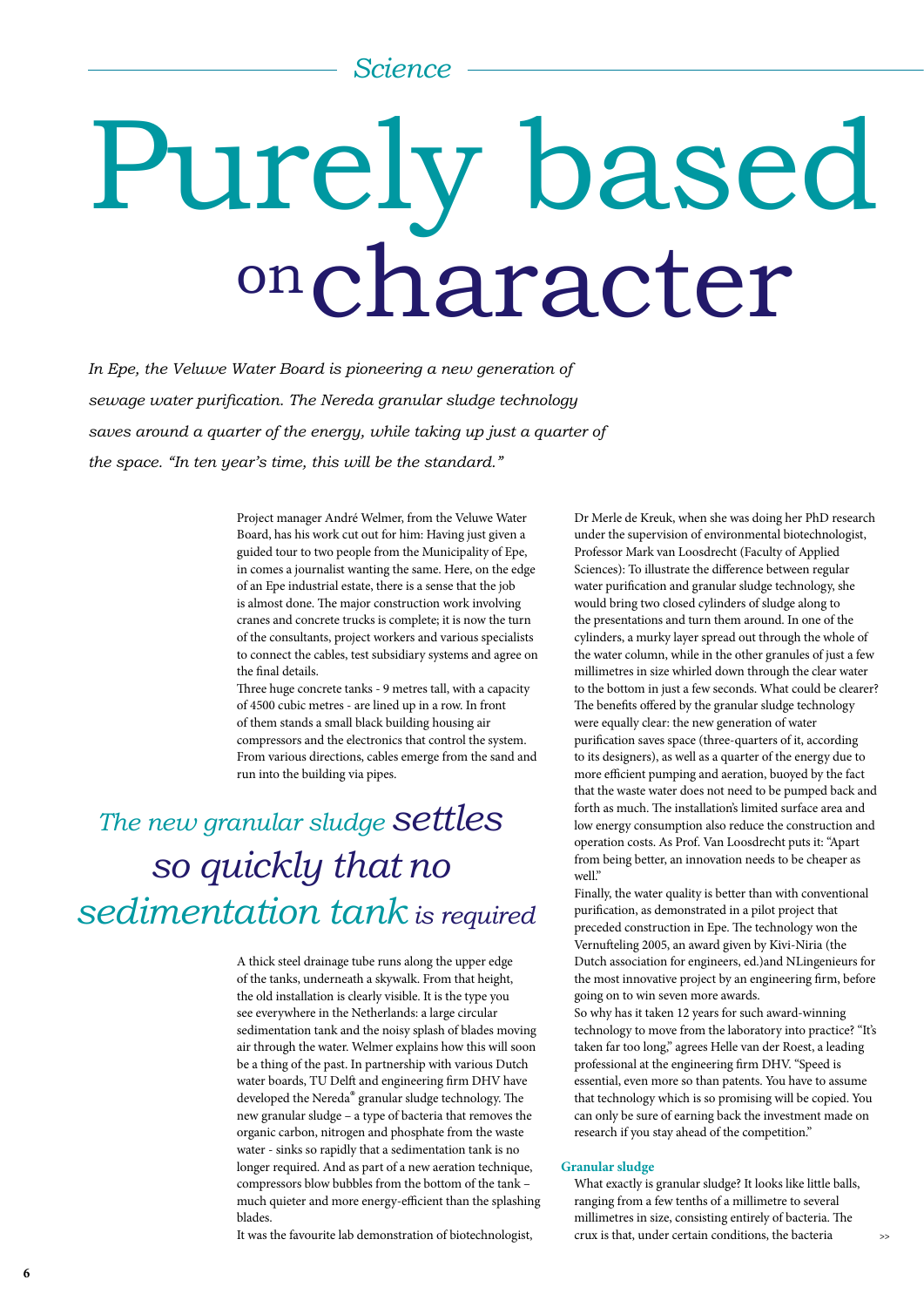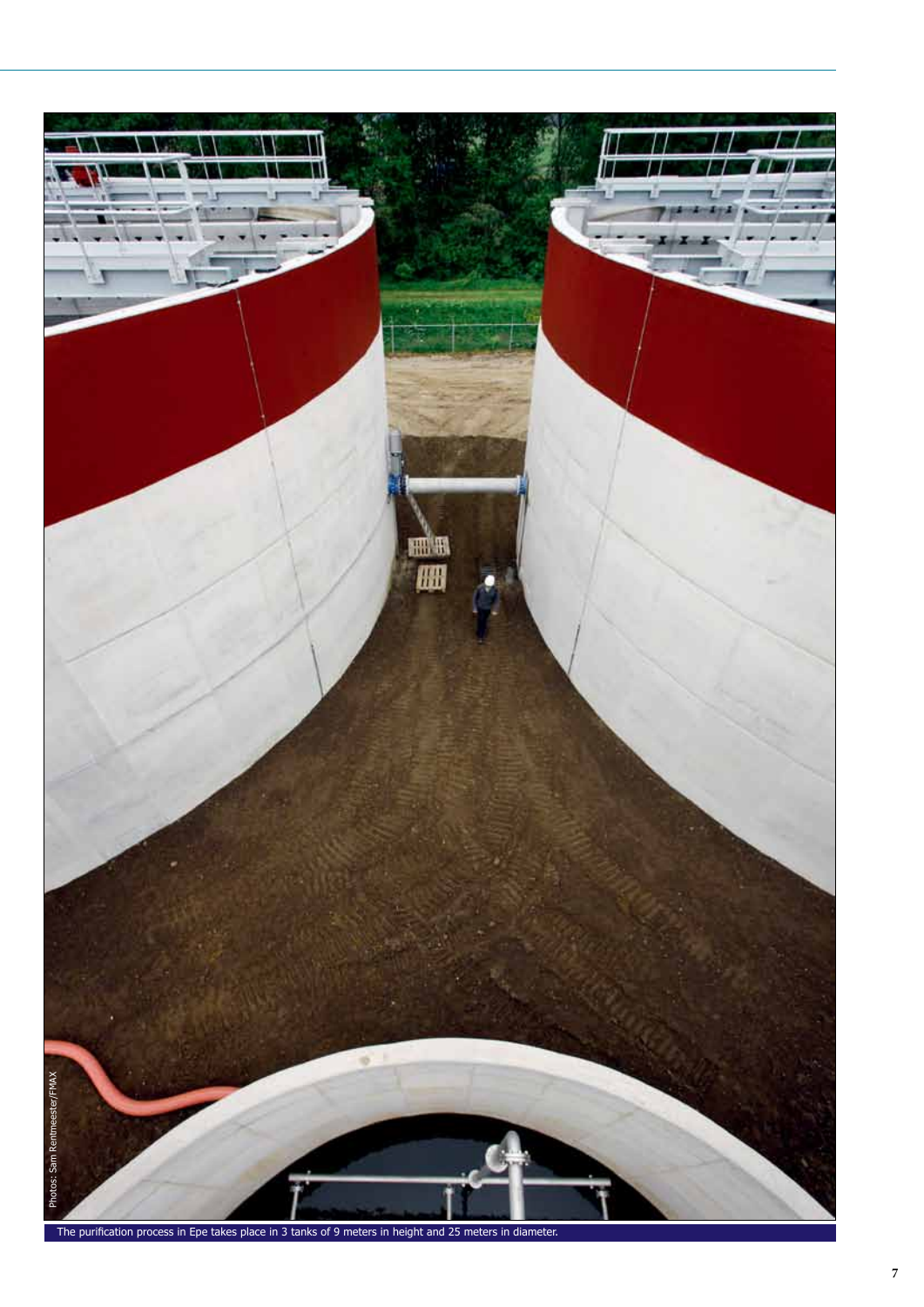# *Science*



This machine filters the granular sludge out of waste water.



spontaneously clump together to form granules. "The phenomenon was first identified in the late 1960s," explains Prof. Van Loosdrecht. Professor Lettinga, from Wageningen University, had identified bacterial sludge granules in anaerobic water purification at CSM [a global food-bakery supply company, ed.]. This led to the idea that it might be possible to speed up water purification by using granular sludge, because this sludge sinks more rapidly. The technology based on anaerobic (without aeration) granular sludge became a successful export product in the 1980s and 90s. The bacteria removed organic pollution from wastewater, creating biogas as a byproduct. However, nitrogen compounds and phosphates were left behind and the process proved less effective at low temperatures. Consequently, the search was on for aerobic granular sludge, which was expected to produce better results.

"Originally, the idea was that anaerobic bacteria were particularly suited for granular sludge because they form complex communities to convert the substrate

[nutrients, ed.]," explains Prof. Van Loosdrecht. Personally, however, the professor was not convinced. In the early 1990s, his discovery of aerobic bacteria in granularsludge form caused quite a stir among biotechnologists. His PhD student at the time, Dr Janneke de Beun, had demonstrated that even simple, fast-growing bacterial cultures could grow as granular sludge. "You have to exert the right selective pressure," he says now. "The biology will then adapt accordingly." In Epe, this selection involves the bacteria passing through a cycle of one period of nutrition under anaerobic conditions, followed by two periods of aeration. New waste water then flows into the tank and the purified water passes on. The alternating regime of anaerobic nutrition and aerobic growth promotes the development of slow-growing bacteria that can more easily form stable granules.

The engineering firm DHV became involved with the granular sludge technology in 1999, following a visit by Van de Roest to Prof. Van Loosdrecht's lab. "Helle was the driving force within DHV," Prof. Van Loosdrecht says. For the development process, a subsidy was obtained from the STW technology foundation, and financial support from the Stowa knowledge centre. PhD student Merle de Kreuk was enlisted to enable the bacteria to also remove nitrogen and phosphate compounds. In 2007, STW awarded her the title of Simon Stevin Fellow for the way in which she served as a linchpin between scientific research at TU Delft and the engineering work at DHV.

"Merle did an outstanding job," Van der Roest says. "She played an instrumental role in the development of Nereda." From 2005, Nereda was the trade name of the anaerobic granular sludge technology, derived from the name of a water nymph in Greek mythology.

#### **Crisis**

The process of upscaling and research went hand in hand. Van der Roest had the enviable job of challenging the biotechnologists to modify the process conditions for practical application, for example where the pump capacity is limited and the oxygen content can never be as high as in a laboratory setting.

Switching to real waste water instead of the laboratory concoction proved trickier than expected. A pilot set-up, 6 m in height and 60 cm in diameter, was the site of a Stowa study involving sewage water at the waste water purification plant in Ede (not Epe), designed to run from 2003 to 2005.

"It was completely different to the lab," recalls Van der Roest. "We became quite desperate at times because the granular sludge refused to grow." When, nine months later, some granular sludge was starting to develop, a disaster occurred. A computer was stolen one weekend, which meant that the process could no longer be monitored. When the researchers returned to work after that weekend, they also discovered that a technical fault had caused all the granular sludge to be washed away. This put DHV in a difficult situation. The losses almost equalled the turnover, but stopping the project would have meant both the commissioning parties and the water boards losing face. The project workers were so motivated that they decided to continue the work in their own time. But this crisis had also revealed something new. Van der Roest: "We realised that we had to treat the microorganisms so badly that they had no choice but to grow in granular form, having to depend on each other for survival." So the engineers' stress led to stress for the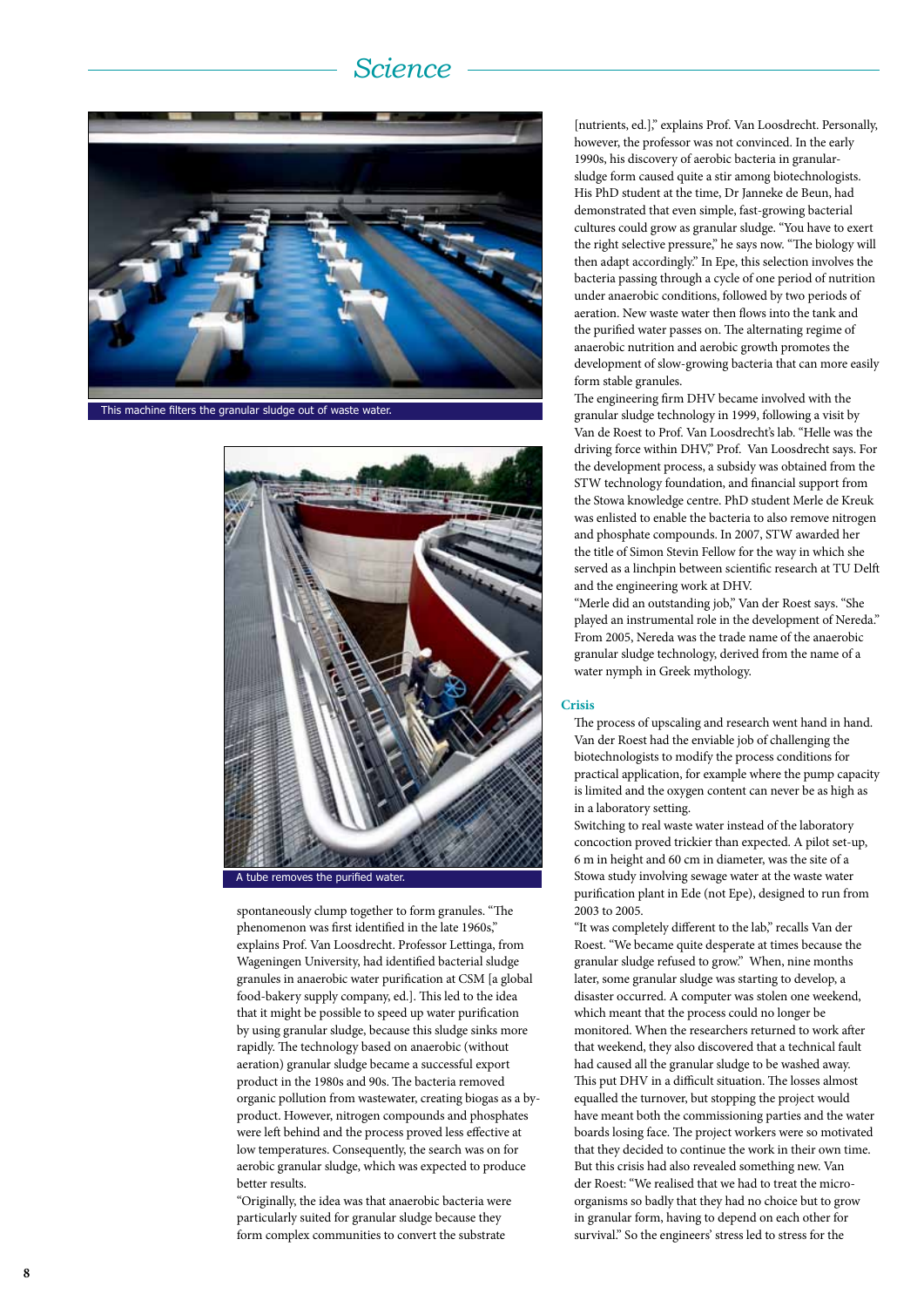## *Science*



Prof.dr.ir. Mark van Loosdrecht with granular sludge: "Apart from being better, an innovation needs to be cheaper as well.

bacteria. And, lo and behold, after four months the test reactor was full of granules and the removal of nitrogen and phosphate (nutrients) was even more effective than expected.

In the ensuing period, TU Delft and DHV established the National Nereda Development Programme (NNOP), in alliance with six Dutch water boards. The programme will run until the end of 2012 and include the construction of several purification plants.

For the construction of the first full purification plant, a water board was needed as the commissioning body along with a guarantee fund in case the plant did not operate as predicted. The Hollandse Delta Water Board came forward as the first commissioning party back in 2007. But it proved impossible to secure the guarantee fund. "The

*'The micro-organismen and granules have to depend on each other for survival'*

> first Nereda purification plants could have been up and running years ago," claims Van der Roest, "if a guarantee fund had been available." But what actually happened was different, and after three years of delay, the first Nereda purification plant is located not in Zuidland, but in Epe (Veluwe Water Board), soon to be followed by Dinxperlo (Rijn & IJssel Water Board) and Vroomshoop (Regge and Dinkel Water Board).

Prof. Van Loosdrecht, who received a knighthood this year for his services to water purification, is hard at work on new purification concepts, including the use of anammox bacteria at low temperatures and the production of chemicals from waste streams. "Universities shouldn't hold on to their inventions too long," he believes, "while continuing to pursue research into the questions that emerge as the scale increases."

Van der Roest, who describes himself as a "positive kind of guy", refuses to indulge in finger-pointing. "You can feel disappointed at times, or just accept the fact that innovation always involves setbacks." He does feel that rules often create obstacles for innovation and that the innovation process itself is in need of innovation. Experience has taught him to start by seeking out people with the courage to kick-start developments. "People like Merle de Kreuk, Douwe-Jan Tilkema [head of the water purification sector at the Veluwe Water Board, ed.] and Jacques Leenen [STOWA Director, ed.] had the courage to persist in the face of setbacks. That's crucial, because there will be many more obstacles to overcome." (JW)

Further information: Professor Mark van Loosdrecht, m.c.m.vanloosdrecht@tudelft.nl Helle van der Roest helle.vanderroest@dhv.com www.nereda.net



Helle van der Roest: "Innovation always involves setbacks."

**>>**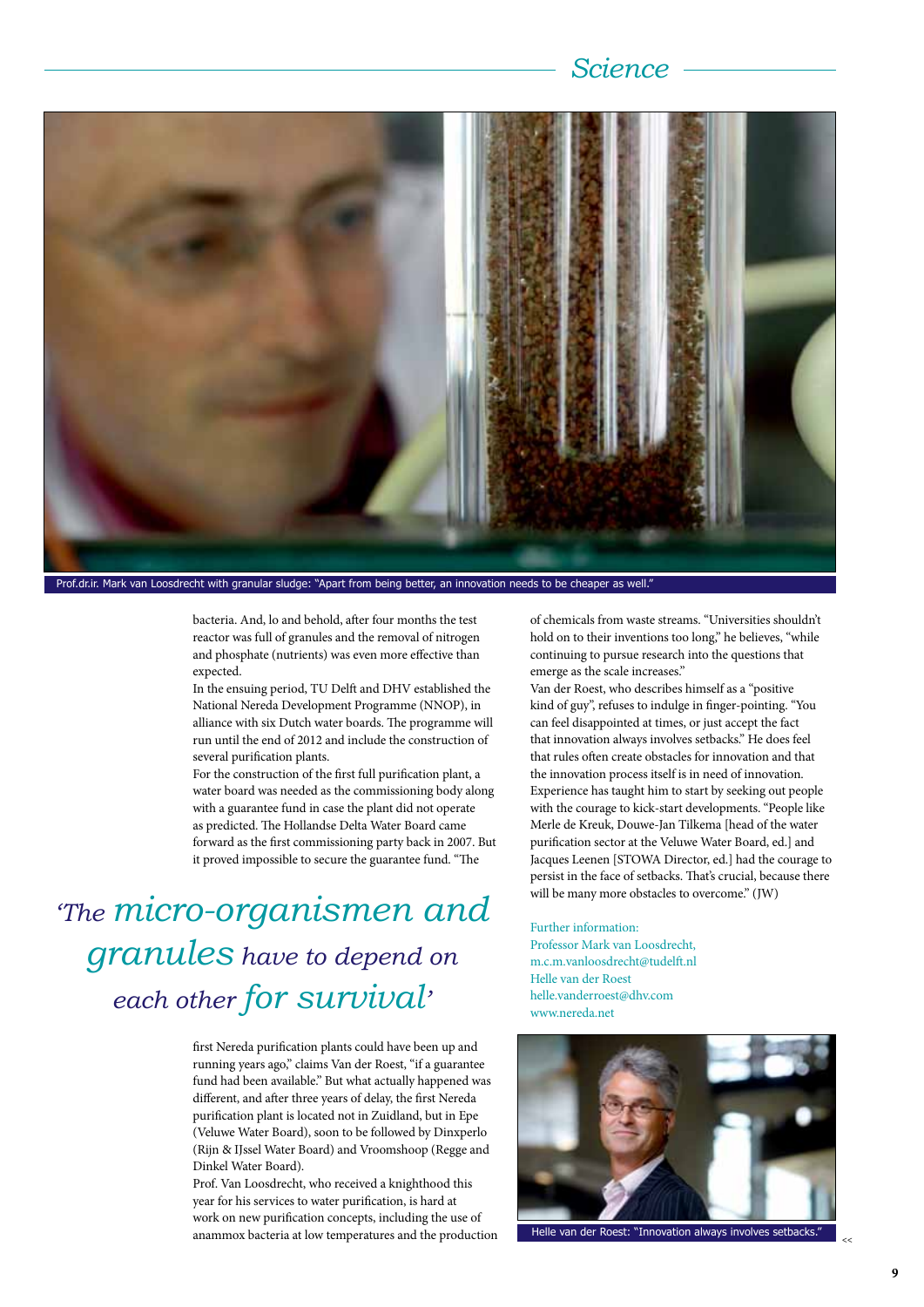#### **Purification in three phases.**

In the granular sludge technique, all the purification processes take place in a single reactor tank that is periodically filled and emptied. The total puri
cation process takes three hours and consists of three stages.

#### **Test phase**

Currently, all the pump and control systems in the new sewage water puri
cation plant are undergoin testing.

#### **Start-up phase cultivating**

After the test phase, sludge flocs and a small quantity of sludge granules (from a small-scale trial set-up) are added to the water in a single reactor tank. The sludge flocs feed on the waste water, forming granules as they grow. Only those granules that clump together to form compact, heavy granules are allowed to remain. The cultivation of granules on this scale has never been undertaken before and is expected to take six to nine months.

**6**

**Waste water** intake

PURIFICTION USING GRANULAR SLUDGE **1 hour Filling and draining**

away through a network of drainage gutters <mark>3</mark> . In each water propels the clean water 2 out of the reactor. The The reactor tank is filled **1** with waste water from below. The granules remain at the bottom while the rising waste key is adding the dirty waste water in equal amounts without creating turbulence, which would cause the dirty water to mix with the clean water. The purified water flows puri
cation cycle, 25-50% of the contents of the reactor tank is exchanged.

**b**

**a**

**Flow rate** up to

**Sludge granules**

**Filling and draining**<br>
The innovative Nereda® water purification<br>
tochoology was cludge aroules prince that then technology uses sludge granules rather than floccular sludge. Sludge granules sink far more rapidly than sludge flocs, enabling the separation of the granular sludge and puri
ed waste water to occur in the reactor tank itself. There is no need for large sedimentation tanks.

**2**

**a**

**3**

# 9 m 1 500  $m^3$  water/hr. (rainwater supply)

**7**

**Diameter**

**Height**

**<sup>0</sup> Screening lter & sand and grease trap**

#### **Screening**

The waste water passes through a screening filter <mark>6</mark> (with 2 mm holes) that removes any undissolved substances, such as plastic and wood, from the water.

#### **Aerated sand and grease trap**

The water flows through a shallow container **7** Aeration generates vertical whirlpools in the water forcing the sand to the bottom of the container where it remains. A scraper collects particles of fat and grease that remain floating on the surface.

## **Construction of new plant in Epe**

**5**

The world's first, full-scale sewage water purification plant that will purify waste water using aerobic sludge granules has been constructed in Epe. The purification process starts with pre-treatment, followed by biological purification using sludge granules, and ends with the final treatment. The waste water that arrives is always sent to one of the three reactor tanks in the filling phase, making it possible to have a continuous stream of household waste water. With its new plant in Epe, the Veluwe water board can biologically purify the waste water from 59,000 residents every 24 hours.